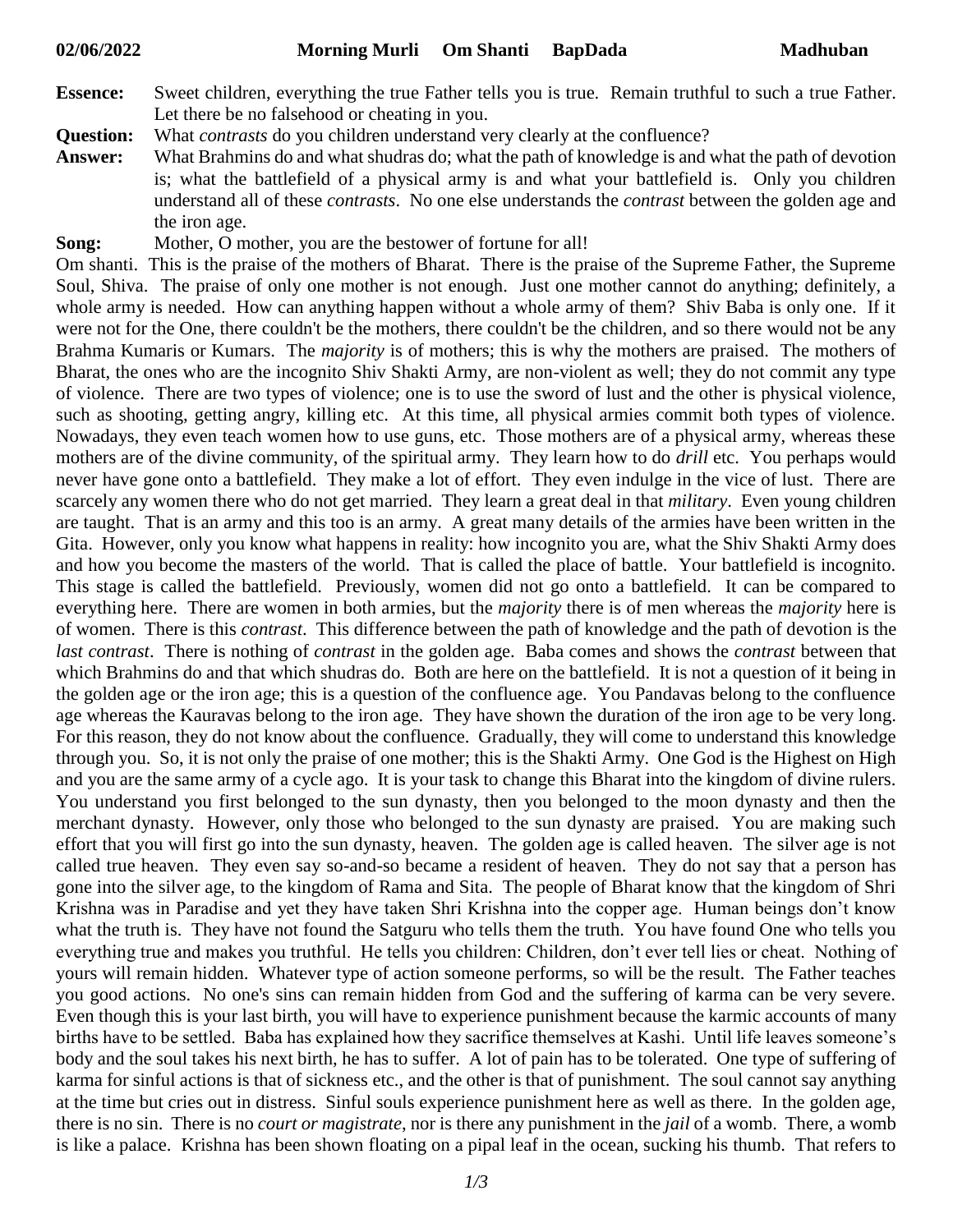the palace of a womb. Children are born in great comfort in the golden age; from the beginning, through the middle to its end, there is nothing but happiness. In this world, there is nothing but sorrow from the beginning through the middle till the end. You are now studying in order to go to the world of happiness. This incognito army will continue to grow. However many you show the path to, so you will accordingly claim a high status. Effort has to be made for remembrance. The unlimited inheritance you had received has been lost and you are receiving it once again. Both lokik and parlokik Fathers are remembered at present. In the golden age, only lokik fathers are remembered; it isn't necessary to remember the parlokik Father, because there is nothing but happiness there. This knowledge is for the people of Bharat; it is not for those of other religions. However, those who *converted* to other religions will emerge. They will come and study yoga. You are invited to explain about yoga, and so you should prepare yourselves. Explain to them: Have you forgotten the ancient yoga of Bharat? God says: Manmanabhav! The Supreme Father, the Supreme Soul, says to the incorporeal children: Remember Me and you will come to Me. You souls listen through those *organs*. I, the Soul, speak with the support of these *organs*. I am the Father of all. Everyone sings My praise: The Almighty Authority, the Ocean of Knowledge, the Ocean of Happiness etc. *Topics* such as these are good: "What is the praise of Shiva, the Supreme Soul, and the praise of Krishna? Now, *judge* for yourselves: Who is the Sermonizer of the Gita?" This is a very powerful t*opic*. You have to explain this. Tell them that you will not take too much time. Even if they give you one *minute*, that is sufficient. God says: Manmanabhav! Remember Me alone and you will receive the inheritance of heaven. Who said this? The incorporeal Supreme Soul said this to the Brahmin children through the body of Brahma. They are also known as the Pandava Army. You are the guides to take people on a spiritual pilgrimage. Baba gives such *essays*. You children should think about how to explain these matters in a *refined* way: Only by remembering the Father will you receive the inheritance of liberation and liberation in life. We are Brahma Kumars and Kumaris; in fact, you are also this but you have not recognised the Father. You children are being made into deities by the Supreme Father, the Supreme Soul. Only in Bharat was there the kingdom of Lakshmi and Narayan. Even if young children were to explain in a loud voice in large gatherings, there would be so much influence. They would realise only you have knowledge, that only you show the path to God. The incorporeal Supreme Soul says: O souls, remember Me and your sins will be absolved. While bathing in the Ganges and going on pilgrimages etc. for birth after birth you have continued to become more impure. It is Bharat that goes through the stages of ascent and descent. The Father teaches Raja Yoga and brings about the stage of ascent, that is, He makes you into the masters of heaven. Then Maya, Ravan, makes you into the masters of hell, so that is the stage of descent. Birth after birth, there is the stage of gradual descent. Knowledge is the stage of ascent. Devotion is the stage of descent. They even say that one finds God from doing devotion. So, surely, God gives knowledge; He alone is the Ocean of Knowledge. When the Satguru gives the ointment of knowledge, the darkness of ignorance is dispelled. The one Supreme Father, the Supreme Soul, is the Satguru. The Satguru, and not other gurus, is praised. There are countless gurus but only one Satguru. He alone is the Bestower of Salvation, the Purifier and the *Liberator*. You children are now listening to the versions of God. By constantly remembering the One, you souls will go to the land of peace. That is the land of peace. The other is the land of happiness and this is the land of sorrow. Do they not even understand this much? Only the Father comes and purifies the impure world. You understand that it is the unlimited Father who gives unlimited happiness. Ravan gives you unlimited sorrow. He is the highest enemy. No one knows why the kingdom of Ravan is known as an impure kingdom. The Father has now explained the significance of all this. The five vices are present in everyone which is why the images of Ravan with ten heads are created. Even scholars and pundits do not know this. The Father has now explained from when and for how long the kingdom of Rama (God) continues. He explains this unlimited *history* and *geography*. Ravan is the unlimited enemy of Bharat. He has brought about so much misery! People have forgotten that Bharat was *heaven*. You children now receive shrimat from the Father: Children, remember the Father, Alpha, and beta! The Supreme Father, the Supreme Soul, establishes heaven and then Ravan establishes hell. You only have to remember the Father who establishes heaven. Remain in your households, go to weddings etc., but when you have time, remember the Father. While performing actions for your livelihood, remember the One to whom you are engaged. Until you go to His home, continue to perform actions, but don't allow your intellects to forget the Father. Achcha.